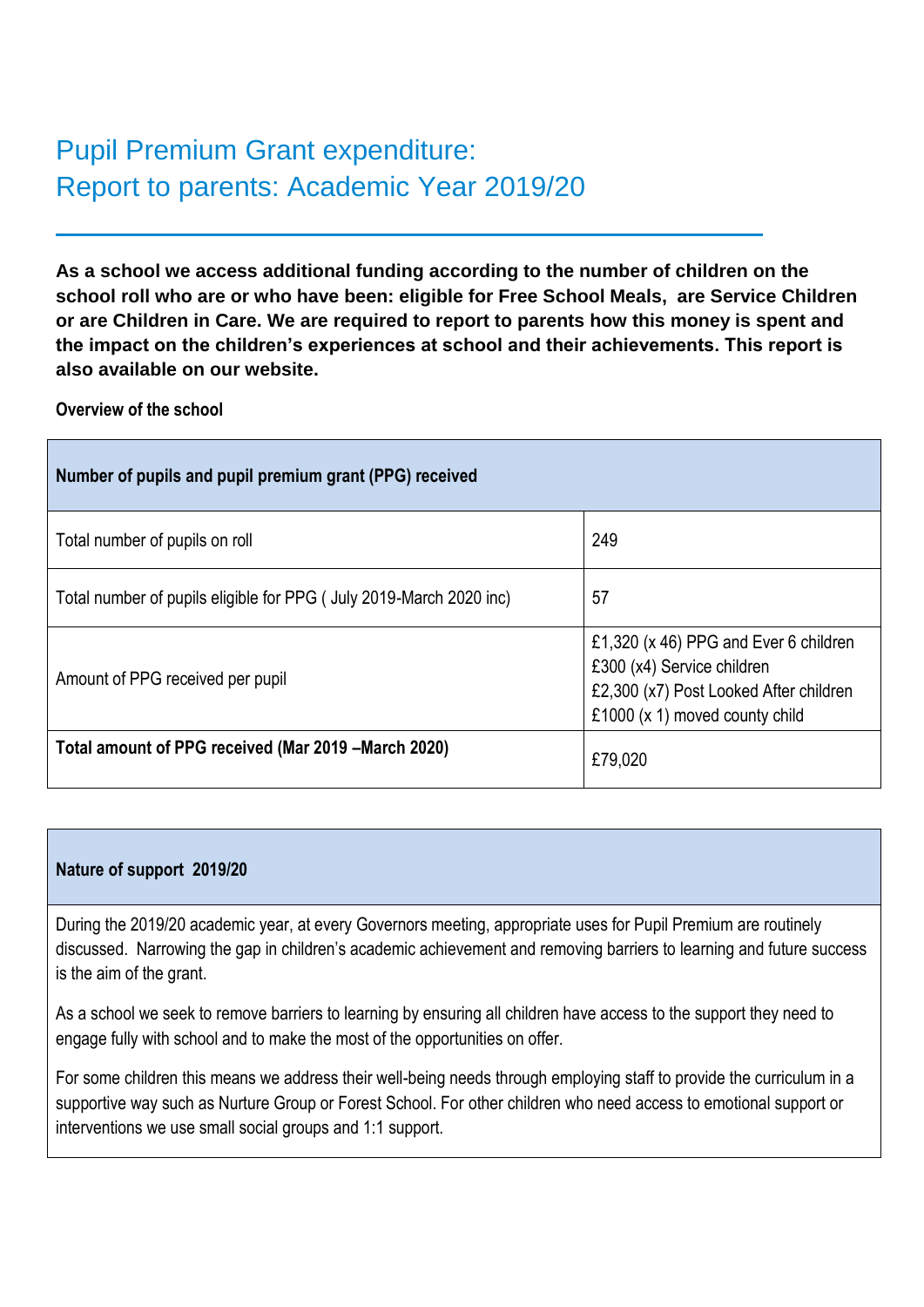Access to wider opportunities is provided by subsidising or paying for places at Before School club, the Year 4 Osmington Bay Residential trip and school trips. We know that for some of our children these are the activities that make a real difference to their enjoyment and engagement with school.

Closing the gaps in academic success is achieved through employing additional support staff in the classes for small group targeted teaching.

We believe all of the expenses listed below are worthwhile uses of the grant as they have a positive impact on the welfare and academic and social progress of the child:

School trips reductions - £234

Supporting Osmington Bay residential visit - £495

Offering one free place at Before School club - £665

Teaching/TA/Admin support & Nurture/Forest School provision costs - £76,626

Pupil milk - £1,000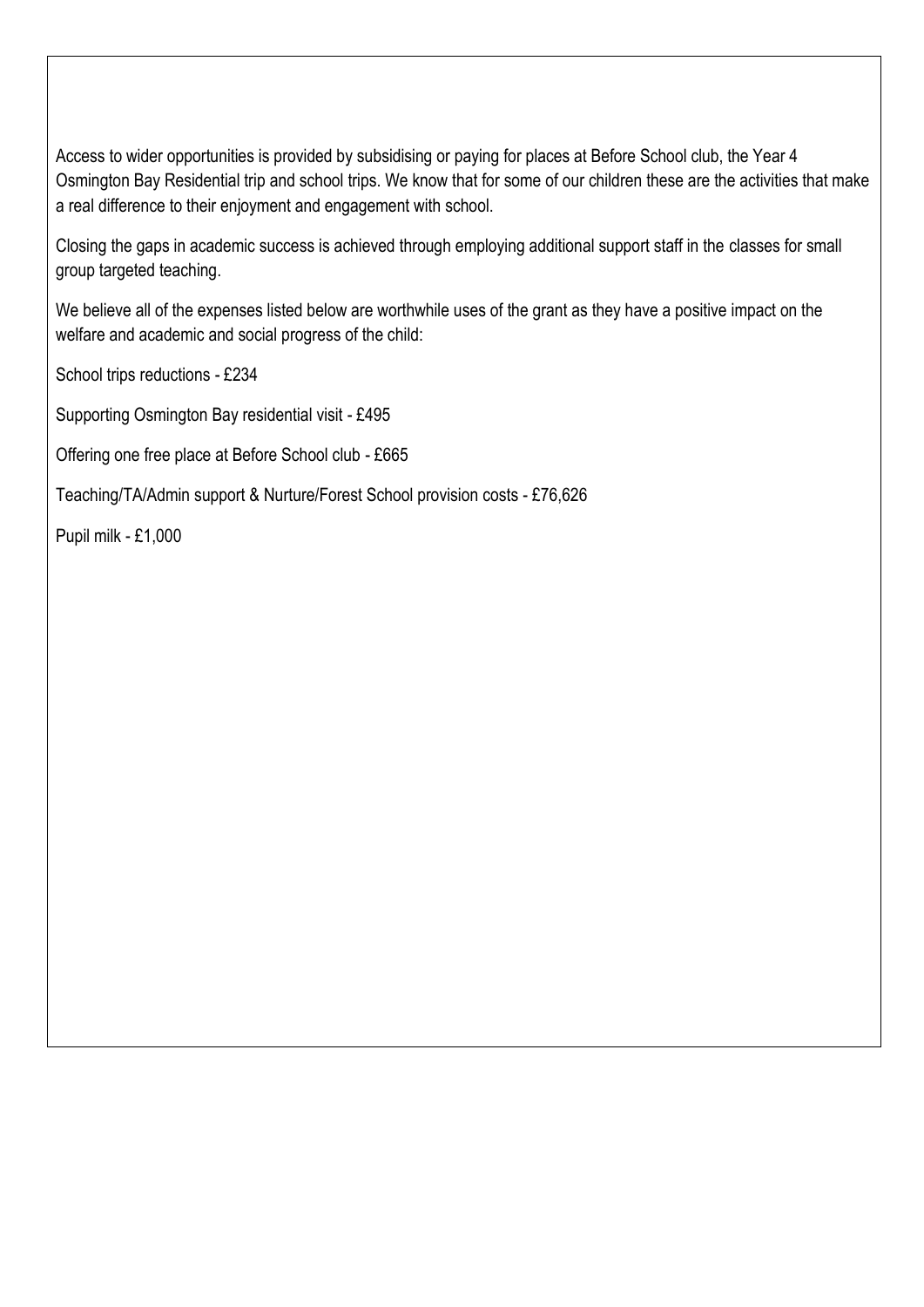# **Curriculum focus of PPG spending 2019/20**

PPG money has enabled us to sustain some additional general Teaching Assistant support in classes to enable support in small groups for phonics, reading writing and maths in all Key Stages so that the work can be closely targeted to the children's needs. Some Teaching Assistants in addition are also offering a range of interventions around helping children who may need support with a particular aspect of the curriculum eg. handwriting, spelling, reading etc.

In Foundation Stage the Teachers have identified the children who need additional support to make good progress in the Reception Year. Most of their additional support is offered at the point of delivery of their curriculum and within their learning environment.

Some children will continue to be offered opportunities to access the curriculum through alternative curriculum provision such as our Nurture Group, Forest School and allotment visits. These alternative provisions support the vulnerable child's emotional welfare and help to develop social skills at the same time as helping them to develop their learning.

The cost of curriculum trips will be subsidised in the Summer term through the Pupil Premium Grant and also the Vallis School Association. Those trips are highly engaging experiences that bring a topic and learning to life as well as broadening children's experiences of travelling beyond Frome and the immediate neighbourhood.

#### **Measuring the impact of PPG spending**

The children's progress in reading, writing, maths and social or physical skills is discussed and evaluated in termly Pupil Progress Meetings. If children are not making progress they may access some additional support or a specific intervention to address their need. If they do not make progress as a result of an intervention then the activity is changed; this includes our children who access interventions as a result of the Pupil Premium Grant.

The PPG has also ensured that a higher number of children have been able to access Before School club and our residential trip to Osmington Bay.